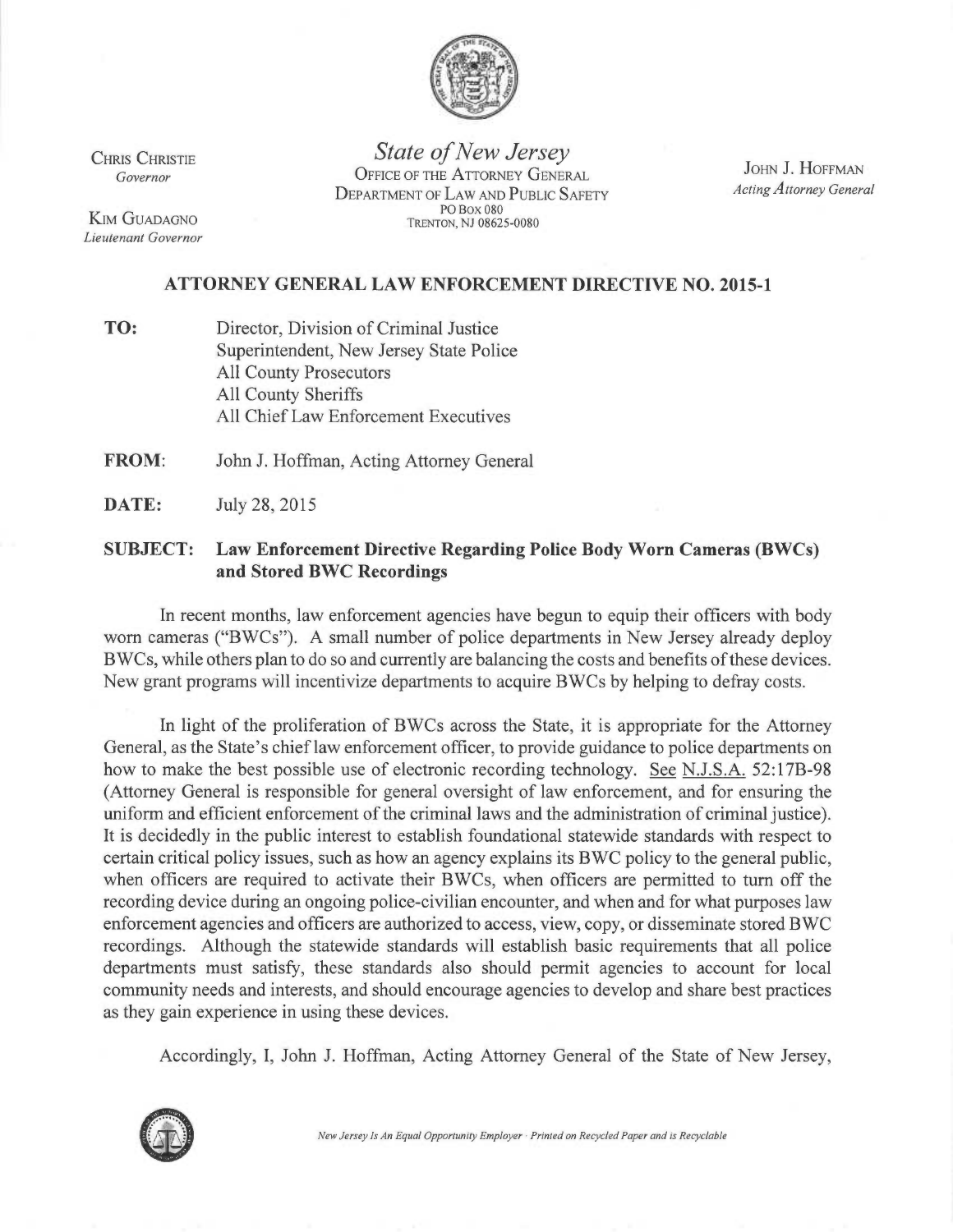pursuant to the authority granted to me by the Constitution of the State of New Jersey and the Criminal Justice Act of 1970, N.J.S.A. 52:17B-97 to -117, hereby DIRECT that all law enforcement agencies and officers shall implement and comply with the following procedures, standards, and practices concerning the use of body worn cameras and recordings.

### 1. GOVERNING PRINCIPLES

### 1.1 Establishing Uniform Statewide Standards While Permitting Departmental Policies to Address Local Concerns.

The policies and standards established in this Directive are designed to help police departments achieve an optimal balance between potentially competing interests. For example, it is necessary to balance the need to promote police accountability and transparency on the one hand, against the need to respect the privacy interests of persons whose images and home interiors will be captured in a BWC recording on the other. So too, it is necessary to balance the benefits achieved by electronically recording evidence that might help to solve a crime and successfully prosecute an offender against the costs incurred if a BWC were to chill a victim or witness from providing <sup>a</sup> camera-equipped officer with information necessary to solve a crime and convict the offender.

This Directive does not mandate the acquisition or deployment of BWCs. Rather, the decision to acquire these devices, and the decision as to when and in what circumstances officers will be equipped with them, is left to each law enforcement agency. If a department decides to equip an officer with a BWC, this Directive provides guidance on how the device is to be used, when it will be activated, when it might be de-activated in the course of an unfolding police-civilian encounter, and when a BWC recording may be accessed, viewed, copied, disseminated, or otherwise used. In providing such guidance, this Directive establishes certain foundational requirements that all police departments must satisfy. Law enforcement agencies nonetheless are expressly authorized to impose additional requirements beyond —but not inconsistent with —those established in this Directive. In this way, police agencies are afforded an opportunity to tailor their BWC policies and procedures to address local concerns and needs.

Although police executives are afforded some flexibility in developing departmental policies and practices that address local needs and community concerns, this Directive makes clear that all policies must limit the discretion of individual officers in the field. The decision to activate a BWC must be based on objective criteria (e.g., the initiation of a specified type of police action, such as <sup>a</sup>consensual field inquiry, or the start of an officer's duty shift). Furthermore, in any circumstance where an officer is afforded discretion in deciding whether to de-activate a BWC, the reasons for exercising that discretion must be documented to permit supervisory review.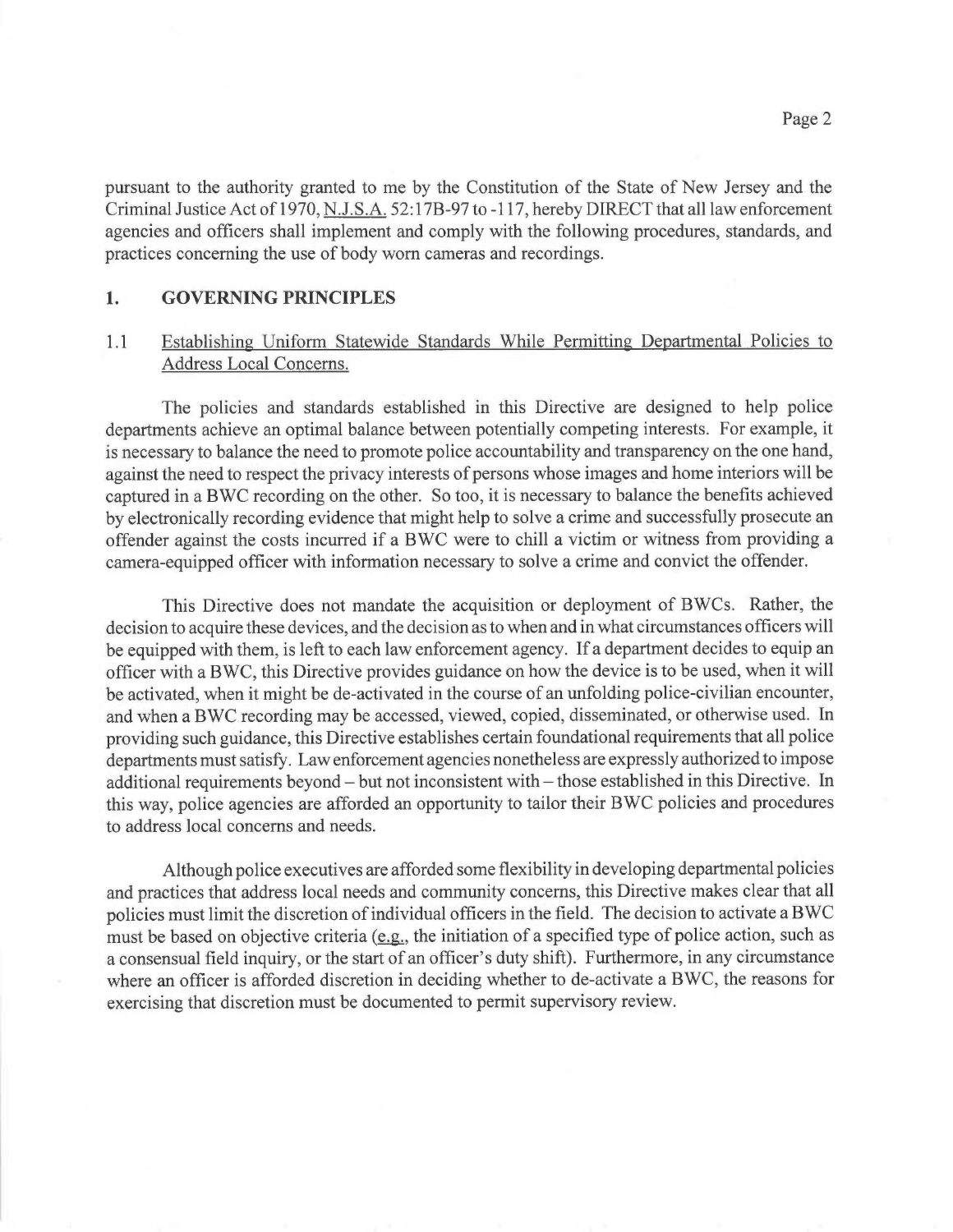### 1.2 Recognizing the Multitude of Reasons for Deploying BWCs.

It is widely recognized that BWCs can play an important role in addressing public concerns about police use of force. A BWC recording of a police-involved shooting or other use-of-force event provides objective evidence of what occurred. The practical utility of BWCs, however, lies not only in their ability to record objectively the circumstances of a police-civilian confrontation, but also in their capacity to discourage both officers and civilians from engaging in inappropriate conduct. Thus, for example, a BWC operating during a police-civilian encounter can deter the officer from using force inappropriately, while at the same time deter a civilian from engaging in provocative conduct that might prompt the officer to use force. These devices also can serve to discourage both law enforcement and civilian witnesses from providing false information about the circumstances of the encounter; a BWC recording not only can vindicate an officer who is falsely accused of misconduct, and do so very quickly, but also will discourage a person from making false allegations against the officer in the first place.

The foregoing benefits provide ample reason for police departments to consider deploying BWCs. The practical utility of these recording devices, however, is not limited to those rare occasions when police employ force, or are accused by civilians of misconduct. BWC recordings will be used far more routinely to document visual and aural evidence learned in the course of conducting police investigations. Not only will BWC recordings preserve accurate visual depictions of physical evidence, such as weapons and illicit drugs and paraphernalia, but also will document where and how physical evidence was found, thereby helping to establish the facts that must be presented in Fourth Amendment suppression hearings. BWCs also will record the physical appearance of suspects and crime victims, preserving evidence of any apparent injuries. The audio portion of BWC recordings, meanwhile, will document witness and suspect statements, preserving not only the substantive content of those statements, but also showing whether officers had complied with Miranda and other legal requirements.

Although BWCs record events accurately and objectively, they do not replace the need for complete and accurate police reports and testimony. The fact that a BWC is not activated to record an encounter or event does not, of course, preclude an officer from testifying as to the circumstances of the encounter or event, or affect the admissibility of evidence. Nor does it suggest that the officer's written report or testimony is inaccurate or incomplete. However, a BWC recording can supplement and corroborate the accuracy of written reports and testimony, which is one of the significant benefits of deploying these devices.

## 1.3 Practical and Policy-Related Differences Between BWCs and Vehicle-Mounted Video Cameras.

Many police departments have been using vehicle-mounted dashboard cameras ("dash cams") for years. Those departments already have well-established and reliable procedures in place for downloading electronic video/audio data securely, for preserving recordings, and for making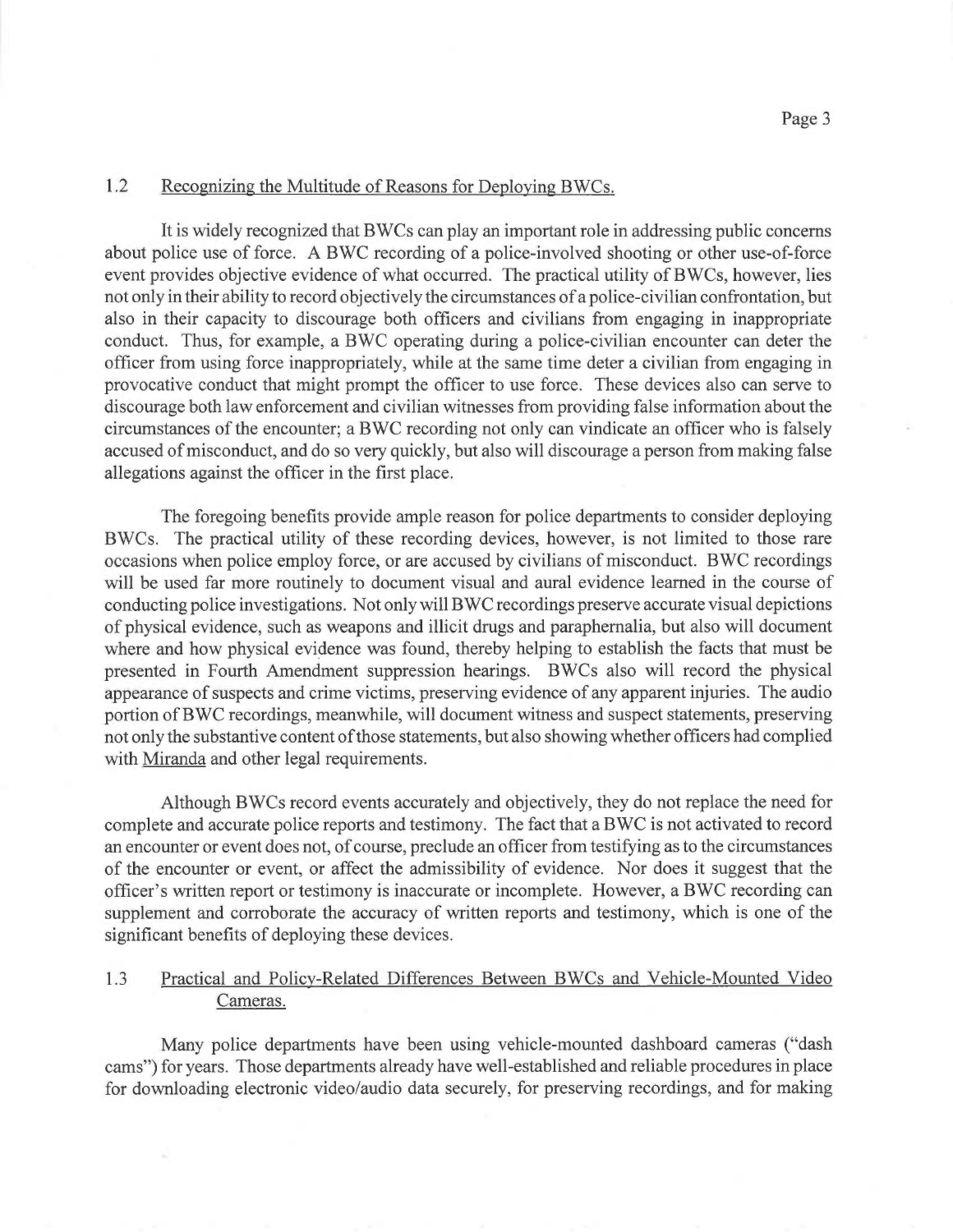them available for discovery in criminal prosecutions.

Police officers in jurisdictions that deploy dash cams have developed expertise in using these electronic recording devices to preserve evidence and to protect themselves against false allegations of misconduct. Our State's longstanding experience with dash cams is important and must be integrated into the development of sound BWC practices and procedures. But it is not enough simply to copy and apply existing dash cam policies to this new form of electronic recording device. The inherent differences between dash cams and BWCs require a careful analysis of existing policies, practices, and procedures, recognizing that BWCs will record events that transpire during <sup>a</sup>much broader range of police-civilian encounters than traditionally have been recorded by dash cams. Vehicle-mounted cameras, of course, record events that occur out on the street, where there is a reduced expectation of privacy as compared to police-civilian encounters that occur, for example, inside private homes. An activated BWC, in contrast to a dash cam, will record events occurring during any type of police-civilian encounter occurring in any setting. BWCs thus raise privacy issues and other complex issues that dash cam policies have not had to address.

Accordingly, it is appropriate and necessary by means of this Directive to provide guidance to police departments on how best to balance competing interests and values to make the best possible use of this new law enforcement technology.

#### 2. DEFINITIONS

For purposes of this Directive:

- a. "Activate" means to actuate the recording mode/function of a body worn camera.'
- b. "Body worn camera" ("BWC") means a device worn by a law enforcement officer that makes an electronic audio/video recording of activities that take place during any law enforcement action. The term does not include a mobile video recording device when mounted inside a police vehicle (i.e., a dash cam). The term also does not include any form of electronic recording device worn by a law enforcement officer while acting in an undercover capacity. Nor does the term include an electronic recording device when used to comply with the requirements of Rule 3 :17 (electronic recording of station house custodial interrogations).

 $\,1$ 

Some BWC models may be turned on and remain in a standby or buffering mode, during which the device does not make a permanent record of images/sounds unless the officer activates the recording mode/function. With respect to these models, when the officer activates the recording mode/function, the device automatically preserves an electronic recording of the events that transpired a fixed period of time (e.g., 30 seconds) before the recording mode/function was activated. This time-delay or "buffering" feature allows the device to capture data concerning the event/circumstances that prompted the officer to activate the BWC. When an officer does not activate the recording mode/function, data captured while the device is in standby/buffering mode is overwritten automatically.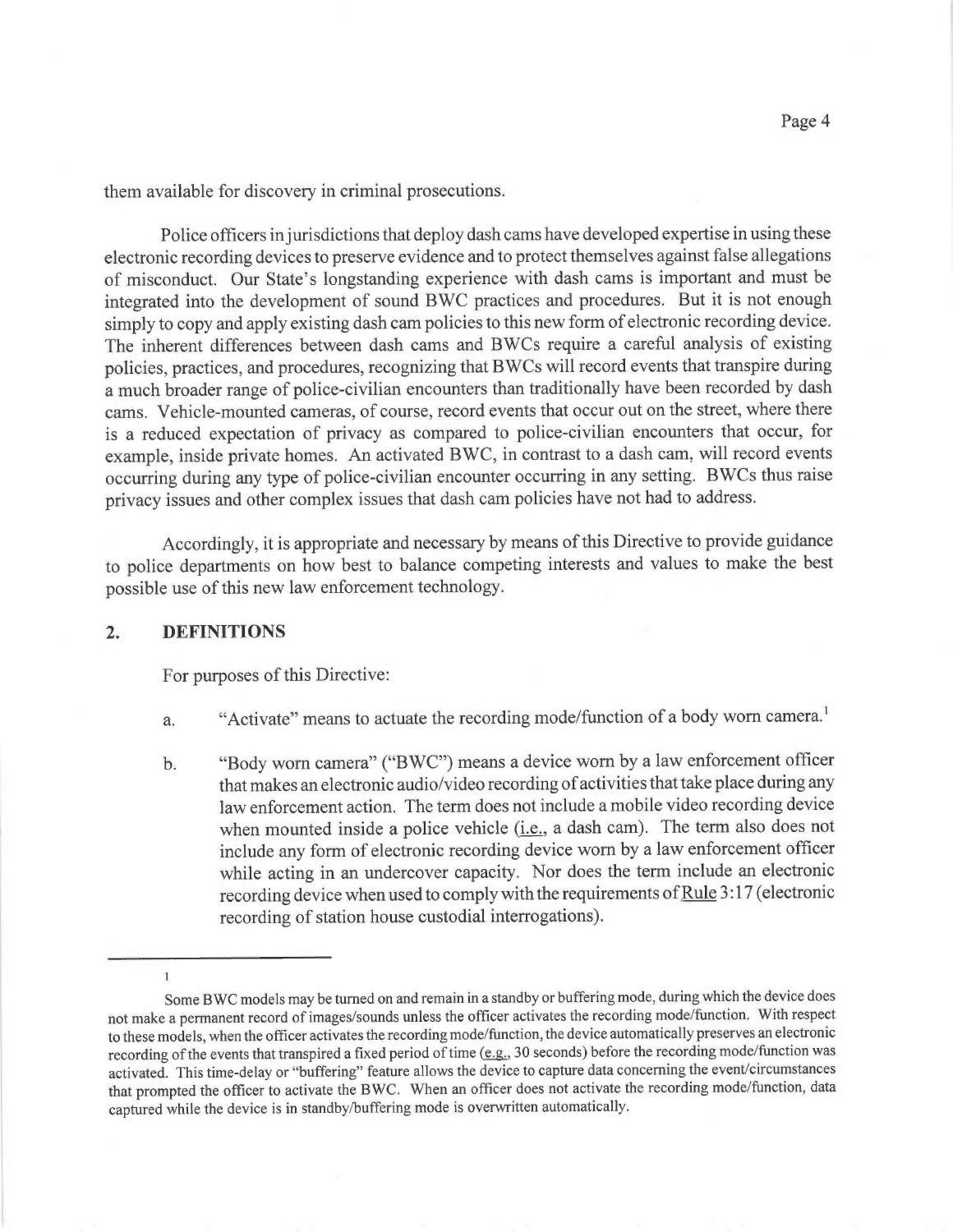- $\mathbf{c}$ . "Constructive authority" shall have the same meaning as defined in the Attorney General's Use of Force Policy, except that the term shall apply only to constructive authority directed against a person who is subject to an investigative detention or arrest  $(e.g., "show me your hands," "get out of the vehicle," etc.), or directed against$ any person if the officer has un-holstered a firearm or a conducted energy device  $(e.g., "move out of the way," "get down," etc.).$
- d. "Force" shall have the same meaning as defined in the Attorney General's Use of Force Policy. The term "force" shall include physical, mechanical, enhanced mechanical, and deadly force.
- "Investigation of a criminal offense" means any police activity pertaining to the e. investigation of an indictable crime, disorderly persons offense, or petty disorderly offense, including but not limited to responding to a report of a possible criminal offense; an investigative detention based on or leading to reasonable and articulable suspicion to believe that a criminal offense has been or is being committed; an arrest for a criminal offense; an interview of a potential witness to a criminal offense; or canvassing an area, neighborhood, or premises for potential witnesses to a criminal offense.
- £ "Law enforcement agency," "agency," or "department" means a law enforcement agency operating under the authority of the laws of the State of New Jersey.
- g. "Law enforcement officer" or "officer" means a sworn officer employed by a law enforcement agency.
- h. "School" means an elementary or secondary school.
- "Youth facility" means a facility where children assemble under adult supervision for i. educational or recreational purposes, such as day-care centers, youth camps, etc.

### 3. POLICE DEPARTMENT POLICIES GOVERNING DEPLOYMENT AND USE OF BWCs AND RECORDINGS

### 3.1 Promulgation of Police Department Policies and Procedures.

Within 60 days of the issuance of this Directive, every law enforcement agency that already has equipped any of its officers with a BWC shall promulgate and enforce a policy, standing operating procedure, directive, or order, in a form as may be appropriate given the customs and practices of the agency, which shall comply with the policies, standards, and requirements of this Directive. In the event that an agency has not deployed BWCs prior to the issuance of this Directive, the agency shall not deploy or use BWCs without first promulgating a policy, standing operating